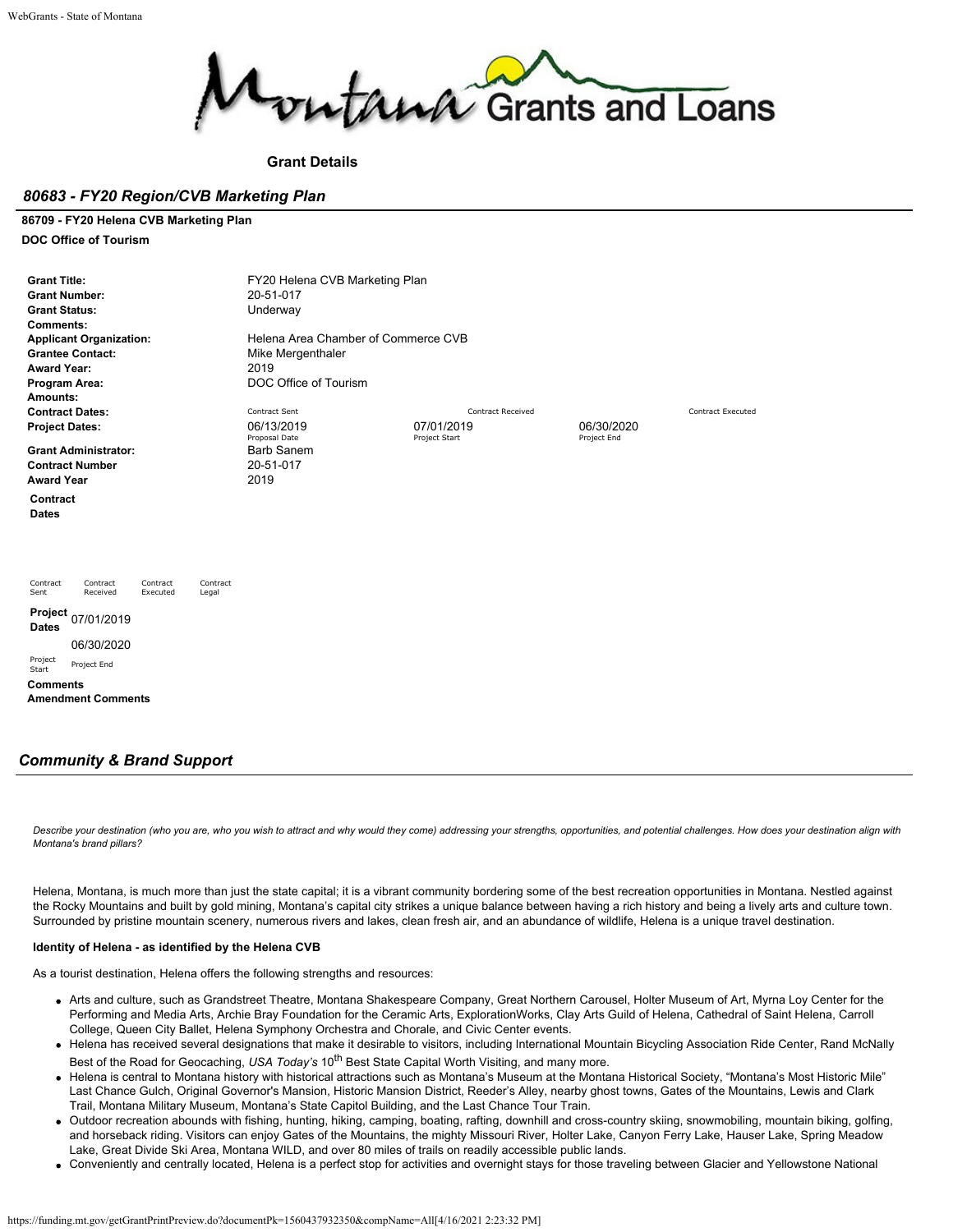Parks and for Canadians and snowbirds heading south.

- Special events and festivals throughout the year, including the Last Chance Stampede and Rodeo, Governor's Cup Race, Trail Rider, Farmers' Market, Downtown Helena's Art Walks and Wednesday's Alive at Five, Symphony Under the Stars, Meadowlark Music Festival, Last Chance Music Fest, Hikes, Bikes and Brews festival, Mondays at the Myrna Loy Center, Made in Montana Trade Show, Montana Mucker, state sports tournaments, and many other regional events.
- Helena has the most nonprofits per capita than any other population center in Montana. This focus on civic involvement and social service creates an inviting community.

## **Helena's marketing efforts are often challenged by the following weaknesses and critical issues identified by the CVB:**

- The cost of airfare and flexibility of connections is a concern for travelers. Limited public transportation, both from outside and inside the city of Helena and limited large-scale convention and event facilities
	- The Helena Regional Airport continues to see growth in 2019 as an additional 8,000 seats have been added to the Helena flight schedule currently with the potential of more before the end of the year. The first phase of the \$12.1 million terminal expansion will be completed in the spring of 2019 with the second phase directly following. The terminal expansion project will be completed in the fall of 2020, and will provide the airport with the capacity to handle more flights, larger aircraft, and give travelers additional amenities. TSA PreCheck will also begin in the summer of 2019, providing a quicker screening process for those travelers who are enrolled. These improvements will continue to help move this challenge into a strength for Helena in the future.
- Limited public transportation, both from outside and inside the city of Helena
- Limited large-scale convention and event facilities
- Limited signage directing visitors to Helena attractions on interstate highways and within the city
- Signage is a project included in the Helena Downtown Master Plan
- Helena events are seeing increased competition from other Montana towns' events
	- Helena is working to secure High School events such as State Cross Country, Soccer and other events that fit into the limited infrastructure and space availability in the community.
- Lack of extended store, shopping, and attraction hours to accommodate tourists
	- While still an issue, store owner education and downtown events have made headway into resolving this challenge

#### **Montana's Brand Pillars perfectly match with Helena and what it offers visitors.**

#### *More spectacular unspoiled nature than anywhere else in the lower 48.*

Its location, nestled against the Rocky Mountains and opening into a lush valley, highlights the spectacular unspoiled nature that can be found just outside the city limits. Helena is surrounded by pristine mountains, rivers, and lakes. With over 80 miles of trails on Helena's South Hills, nearby public land, and Gates of the Mountains, visitors can escape into an outdoors that is still very much like it was when Lewis and Clark first set eyes on it.

## *Vibrant and charming small towns that serve as gateways to natural wonders.*

Named one of the Best Small Arts Towns, Helena has all the amenities of a big city but with a small town feel. In addition to its rich history and culture, visitors will find biking and hiking trails, blue-ribbon fishing, and water recreation opportunities just outside city limits.

### *Breathtaking experiences by day, relaxing hospitality at night.*

Whether it is the panoramic views from atop MacDonald Pass or watching a resident artist create their next piece at Archie Bray, Helena offers visitors unique and breathtaking experiences that can't be found elsewhere. Stroll along the walking mall to explore the many local shops. Or relax and enjoy some Helena flavor at a local restaurant, brewery, or distillery. At night, visitors can choose from historic bed and breakfasts or established hotels offering hometown Montana hospitality.

### **Describe your destination.**

The Helena CVB addresses the three-phase decision process across its marketing plan with various tactics implemented to provide a smooth process throughout the target's travel planning.

#### *Inspiration*

In the Inspiration phase, the target audience will be made aware of Helena's attributes, inspiring a desire to visit Helena. Select tactics in the marketing plan address this phase by featuring information about Helena, promoting key attributes that interest target markets, and through vivid high-quality imagery. The tactics involved in the marketing plan that are part of the Inspiration phase include

- Consumer Advertising: The Helena CVB will develop a strategic media plan that utilizes MOTBD co-ops, Wendt-facilitated co-ops, and placement within publications that reach the target markets. Ads will highlight activities with a strong call to action and vivid images.
- Digital Advertising: The Helena CVB will develop a strategic digital media plan that targets markets with interest in the attributes of Helena. Digital ads will include eye-catching images that encourge engagment with links to specific pages and relevant information within Helenamt.com. Portions of the digital campaign will also include targeted video messages and native content to drive interest.
- Public Relations: The Helena CVB will seek out opportunities with national and regional publications as well as freelance writers/photographers to help generate stories about Helena. This will be accomplished by reaching out to magazine editors, responding to media inquiries, and pitching of special events or new opportunities for visitors to Helena.The CVB will also provide support to the Helena TBID, Southwest Montana, and Montana Office of Toursim and Business Development, if needed, to assist their public relations efforts whenever possible.
- Photo Library: The Helena CVB continues to build its photo library which includes hero shots and photos highlighting activities in and around Helena. It is used for advertising, media inquiries, news releases, website, and social media.
- Video: Helena uses short-form video as an opportunity to highlight Helena's attributes and activities. The video messaging includes a strong call to action to visit Helena. They are being used for advertising, public relations, and social media.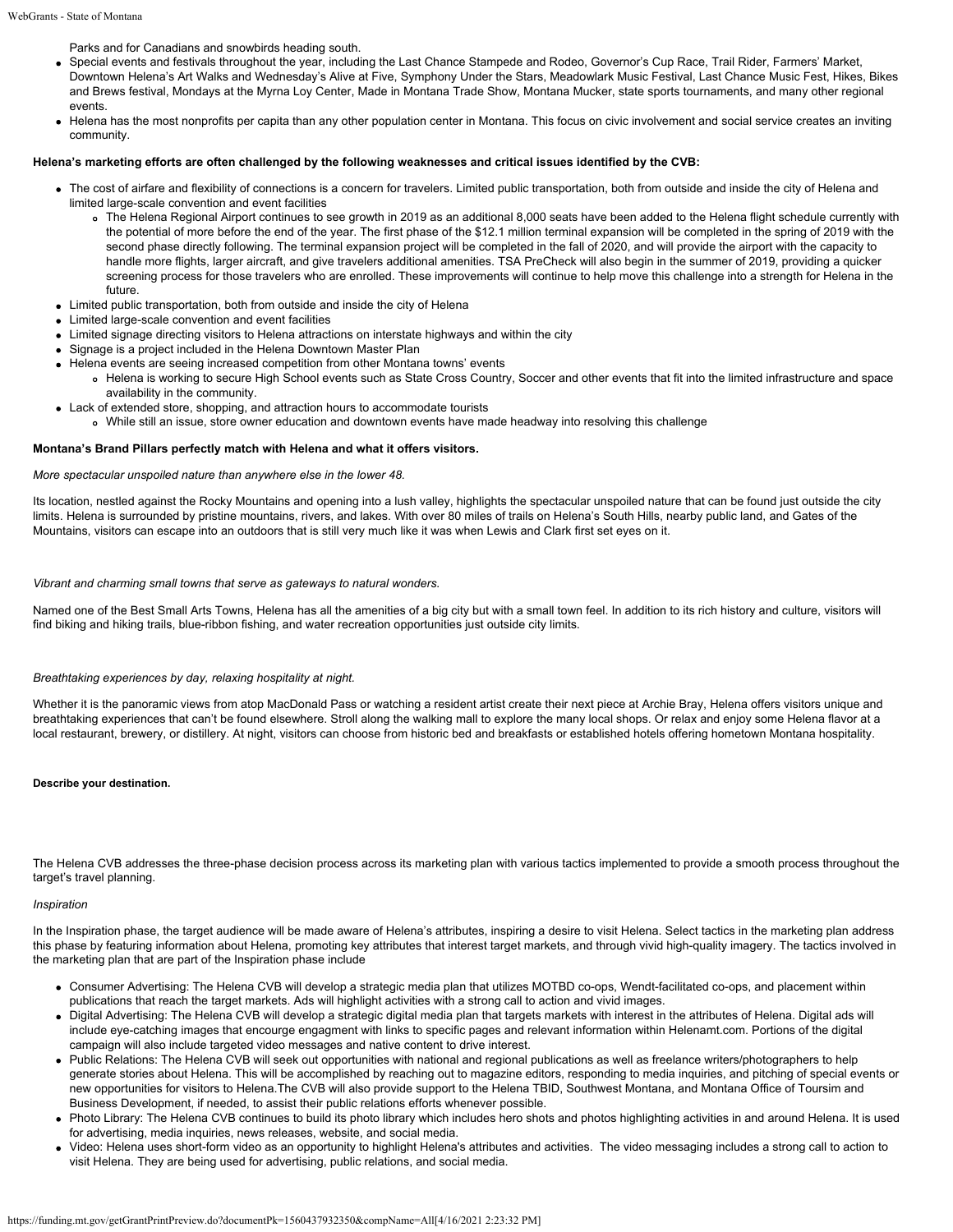Opportunity: It is important to have some reserved budget available for opportunities that may occur during the FY20 marketing year.

#### *Orientation*

In the Orientation phase, the target begins researching the details of their trip, including the route and mode of transportation. Select tactics in the marketing plan address this phase by highlighting Helena's convenient location both within the state and between Glacier National Park and Yellowstone National Park. The tactics in the marketing plan that are part of the Orientation phase include:

- Helenamt.com The Helena CVB will continue to work with the Helena TBID to maintain a website that provides travelers with access to information they need to plan their trip from beginning to end. The website includes maps and a call out to Helena's convenient location between the parks, service and attraction directories, an event calendar, sample itineraries, and much more.
- Consumer Advertising Beyond a strategic media plan, the ads all feature a call out to Helena's convenient location between the parks, and for fly market promotions, mention of Helena's Regional Airport.
- Visitor Guide The Helena Visitor Guide is an important piece in developing the traveler's intent to visit Helena. The travel guide is used in response to media inquiries and consumer advertising inquiries. It is distributed regionally and locally. The travel guide consists of maps, suggested routes, main attractions, dining options, breweries, distilleries, and local attractions.

#### *Facilitation*

In the Facilitation phase, the traveler is looking for things to see and do in Helena and along the way. Select tactics in the marketing plan address this phase by providing sample itineraries, day trips, and activities broken into easy-to-use categories. The tactics in the marketing plan that are part of the Facilitation phase include:

- Helenamt.com: The Helena CVB will continue to partner with the Helena TBID to maintain the site to include up-to-date sample itineraries, easy-to-navigate activities, and must-see landmarks.
- Official Visitors' Guide: Full of information and maps needed to explore Helena. These guides are available throughout Helena including at lodging and popular attractions.
- Brochures: The Helena CVB developed a rack card brochure that highlights Helena's convenient location and main attractions. The brochure features hero photography and narrative copy about Helena and the surrounding area. The brochures are distributed along the travel corridor for visitors to Glacier and Yellowstone National Parks and to inform visitors about what Helena has to offer and why it's a perfect stop.
- Tear-Off Map: Helena CVB annually produces a tear-off map of Helena that is available at visitor centers and local businesses. The map is not only a road map, but also highlights major landmarks and attractions.
- Dining Guides: A detailed dining guide is printed and distributed through the Chamber of Commerce and to local attractions and area hotels.
- Visitor Center: The visitor center features knowledgeable staff and printed materials about what to see and do in Helena.
- Helena Walking Tour App: The app walks visitors through Helena's unique history and architecture. It includes new augmented reality that literally makes history come alive for the visitor.

#### **Optional: Include attachments here**

*a. Define your target markets (demographic, geopgraphic and psychographic).*

#### **Target Geographic Markets**

Based on inquiries from our marketing and advertising efforts, visitors to the Helena Chamber of Commerce Visitor Centers, direct flights to Helena Regional Airport, and the Destination Analysis report, Southwest Montana Arrivalist data, hotels and attractions, the Helena CVB will target the following states and provinces: Washington, Idaho, Utah, California, Texas, Arizona, Oregon, Wyoming, North Dakota, Illinois, Colorado, Minnesota, Alberta, and Saskatchewan.

## **Target Psychographics:**

The psychographic characteristics of Helena CVB's target market include those who appreciate unique dining experiences that are chef-owned/operated and that use food that is sourced locally; craft breweries and distilleries that offer an authentic connection with artisan brewers; and varied music offerings from small groups within a pub to medium-sized concerts at the fairgrounds. Our target also values access to our renowned biking trails, stunning waterways, and easy access for hiking and exploring.

#### **Target Demographics**

A) Travelers Visiting Family and Friends: The most popular leisure travel purpose in Montana and nationally is visiting friends and relatives. These are adults 35+ years of age, traveling with or without children. They have a household income of \$70,000+, participate in scenic trips, photography, camping and hiking, wildlife viewing, skiing, and snowmobiling. These travelers enjoy outdoor activities, hands-on experiences, and tend to visit state parks, museums, historic trails, and nature areas.

B) Leisure Travelers: Adults 35+. They have a household income of \$70,000+ and travel with or without children in the summer months. They participate in shopping, attend social/family events, outdoor activities, rural sightseeing, and visit historic places and museums.

- Family Travelers: Affluent households with children under the age of 18
- History Buffs: Travelers who rate "historic attractions" as an extremely important attribute in selecting travel destinations

C) Adventure Travelers: Adults 30+ years of age, traveling with or without children. They have a household income of \$70,000+. They enjoy and participate in outdoor activities, such as mountain biking, fishing, hiking/backpacking, camping, water recreation, skiing, and snowmobiling.

E) Business Travelers/Meeting & Convention Planners: Business travelers often include leisure activities during at least one of their trips, and many take family or friends on those trips. Meeting and convention planners who seek to book small- to medium-sized conventions and meetings in an area offering unique western hospitality with a variety of local historic, cultural, and recreational activities.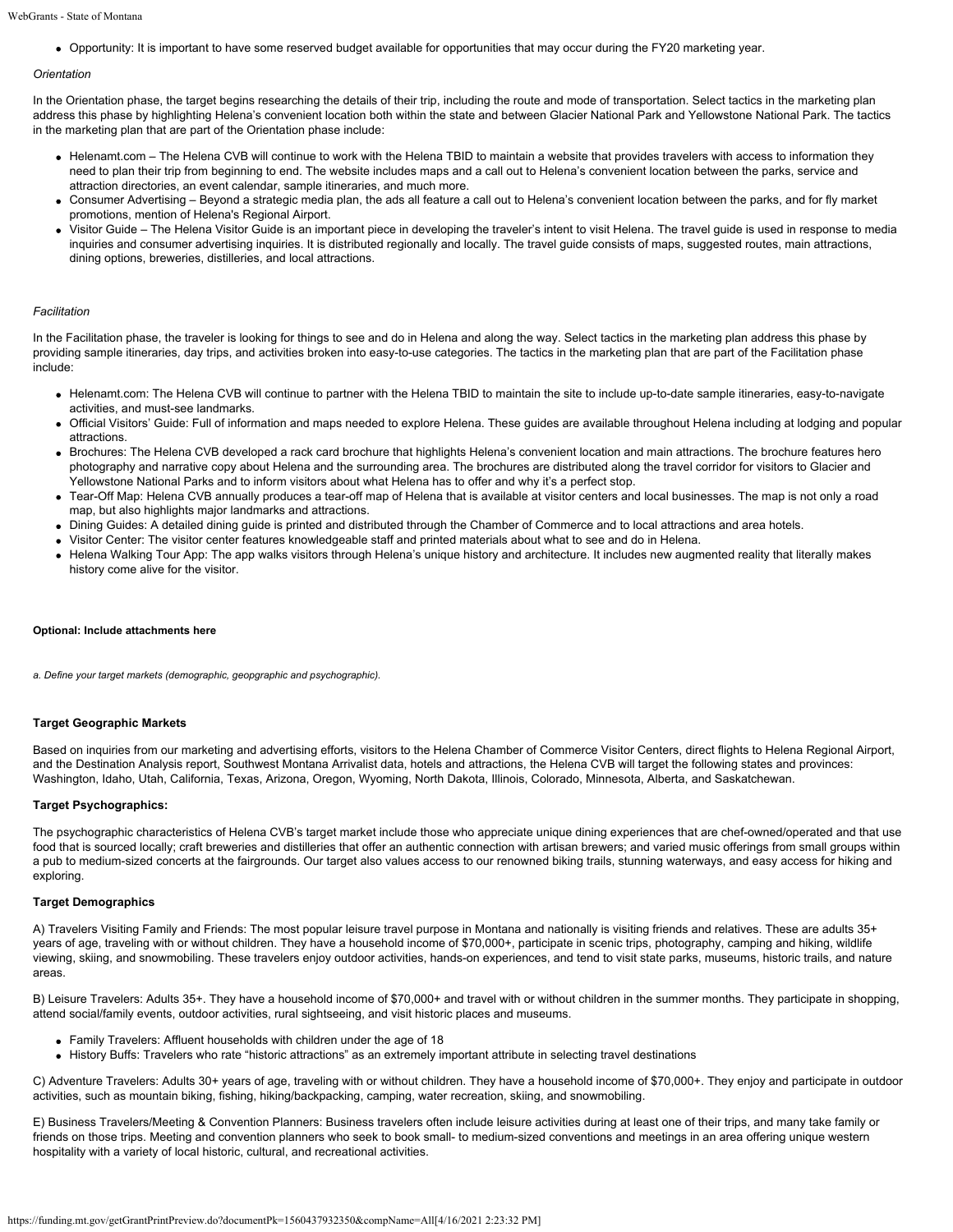### *b. What are your emerging markets?*

Helena has two main emerging market and a market that is transitioning from emerging to a major target market. We will reach these markets through our planned tactics included in our marketing plan and through our creative execution.

### **Emerging:**

Music Festivals*:* Music festivals are still on the rise and new ones are constantly being developed in cities across the United States and Montana. According to Billboard online, in the U.S. alone, 32 million people go to at least one music festival every year. Helena is fortunate to support three festivals annually – the Meadowlark Music Festival, the Last Chance Music Fest, Hikes, Bikes and Brews Music Festival, and Symphony Under the Stars. Along with these festivals, the Lewis and Clark County Fairgrounds offers night shows during the Last Chance Stampede and Fair and music is provided at Helena's weekly Alive at Five event. And lastly, Helena offers a vibrant music scene with live music provided at local establishments such as Miller's Crossing, Lewis and Clark Tap Room, Blackfoot River Brewing, and Silver Star just to name a few.

Beercations: As craft breweries continue to grow in popularity across the country, so too has beer-related travel. Craft brewers are now a main attraction for travelers and have even become the star in annual events that draw large crowds. According to the Brewers Association, in 2017, beer tourism continued to grow with the average traveler visiting 2.5 breweries. Helena has long-established award winning breweries as well as up-and-coming new breweries that are already a hit at local brew fests. Beercations have been increasing due to large travel sites such as Travelocity creating suggested beer trails and a beer tourism index. While this is a niche audience it continues to grow and Helena has the perfect mix to entice travelers looking for a beercation.

#### **Emerging/Major:**

Mountain Bikers: With the slogan "a singletrack at the end of every street," and the designation of a Ride Center by the International Mountain Bicycling Association, Helena has become a destination for mountain bikers. Since 2015, Trail Rider shuttle service use has risen from 1,568 riders to 3,767 in 2017. From ITRR's Trail Usage study we know just over a quarter of all mountain bikers surveyed were from outside the local area. Helena will continue to grow this market because we have the infrastructure and tools (more than 80 miles of trails, Bikehelena.com, Trail Rider shuttle service, ride events, Vigilante Bike Park) in place to reach mountain bikers and provide an unmatched experience.

#### **Optional: Include attachments here.**

*c. What research supports your target marketing?*

The Helena CVB utilizes ITRR to refine its target audiences, including why visitors are attracted to Montana. The Helena CVB is also using the research provided by Destination Analysis and Southwest Region Arrivalist data about Montana's potential high-value visitors and strategic messaging to create targets and messaging. Visits to the Helenamt.com site also help define the geographic targets outlined in the marketing plan.

Additional resources include:

- Ustravel.org
- Ntaonline.com
- Brewersassociation.org
- 2018 Trail Usage and Value A Helena MT Case Study from ITRR
- Voicesoftourism.com/research

#### **Fiscal Year 19/20 Goals**

1) Increase arrivals, length of stay, and expenditures of Helena visitors by raising their overall level of awareness of Helena as a must-stop destination within Montana due to its recreational, cultural, and historical attractions and activities.

2) Seek appropriate marketing opportunities and partnerships with other tourism organizations, events, and activities. This includes the TBID, Downtown Helena, Helena Regional Airport, Southwest Montana Tourism Region, and Montana Office of Tourism and Business Development.

3) Increase awareness of Helena as a destination and encourage visitors to Glacier and Yellowstone National Parks to take advantage of Helena as a travel destination due to its convenient geographical location.

4) Increase awareness of Helena's historic, cultural, and recreational attractions among meeting and convention planners, helping them view Helena as a "see-anddo" destination.

5) Enhance and encourage visitor experiences while in Helena through Visitor Center orientation and informational materials.

Fiscal Year 19/20 Measurable Objectives

- Target travel media to increase visibility of Montana and Helena as a leisure travel destination.
- Promote existing historic/cultural assets for the enjoyment of residents and visitors.
- Enhance funding for region and CVB marketing efforts.
- Expand partnerships with tourism businesses/attractions and TBID as co-op partners.
- Create public/private/tribal partnerships for cooperative project implementation.
- Increase the number of user sessions by 10% per year on the CVB/TBID/Chamber website.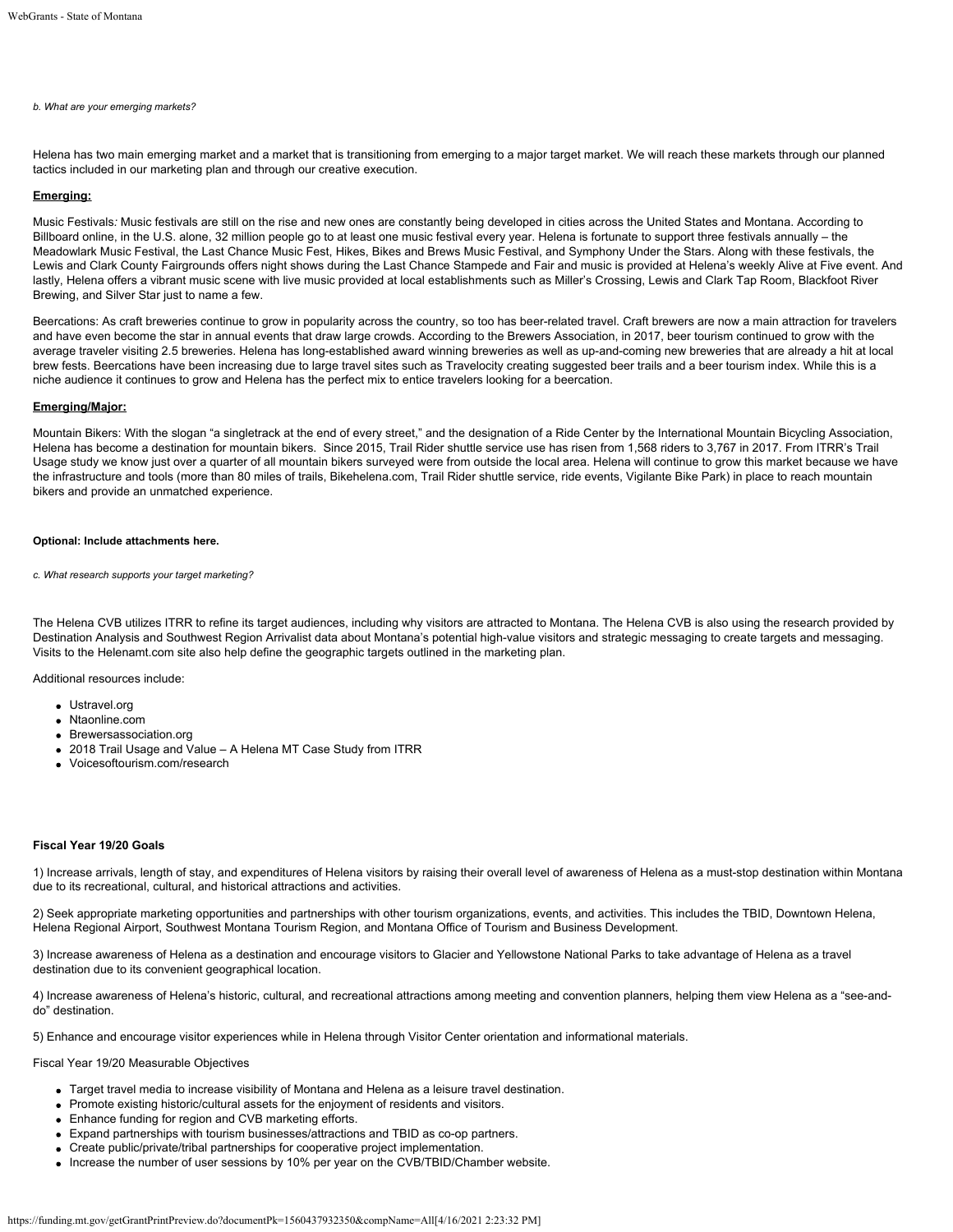- Increase productivity of the Helena CVB's administration, project development, and overall marketing efforts.
- Develop a cohesive, effective marketing plan to be approved by the Tourism Advisory Council. Our plan will increase arrivals, length of stay, and expenditures of Helena visitors by raising the overall level of awareness of Helena's historic, cultural, and recreational attractions and activities.
- Enhance tracking/reporting and ROI from CVB advertising.
- Promote Montana to target groups/events.
- Conduct research annually to measure results of advertising, web marketing, and improvements in ROI.
- Clearly define marketing strategies, that funding is needed annually, and methods for measuring ROI.

*a. In what types of co-ops with MTOT would you like to participate?*

The Helena CVB is most interested in affordable co-ops that will give them high-value placement while allowing flexibility with their limited budget. As long as the opportunity is a fit with Helena's target audience and goals, print or digital placement options are of interest to the Helena CVB. Through a partnership with the Helena TBID, marketing opportunities are evaluated to ensure there is no duplication of efforts. Helena is also interested in opportunities with travel planning sites allowing us to reach our target audience in the Inspiration and Orientation phases of the planning process.

[Helena CVB Budget PieChart.pdf](https://funding.mt.gov/fileDownload.jsp?filename=1557351334772_Helena+CVB+Budget+PieChart.pdf)

**Optional: Include attachment here.** [Helena research that supports target markets.docx](https://funding.mt.gov/fileDownload.jsp?filename=1556211793590_Helena+research+that+supports+target+markets.docx)

*b. In what other types of co-ops would you like to participate? (Regions/CVBs, etc.)*

The Helena CVB has done co-ops with the MOTBD, Helena TBID, Southwest Montana and the Helena Regional Airport in the past. The results from these co-ops have been successful, and the Helena CVB plans to continue participation in co-ops with other bed tax funded organizations and the airport as long as they are available, fit within our marketing goals, and reach the target audience.

*c. What types of co-ops have you done in the past? Were they successful - why or why not?*

Helena has participated in several of the MOTBD print and digital co-ops over the past years: Sunset, History Channel, National Geographic Traveler, Outside, Backpacker, Sojern, Live Intent, Roots Rated, and TripAdvisor. Helena has seen great success with these co-ops, including exposure with target audiences and increased inquiries, and plans on continuing to include them when developing media plans.

**Optional: Include attachments here.**

**Optional: Include attachments here.** [FY20 MARKETING PLAN BUDGET.docx](https://funding.mt.gov/fileDownload.jsp?filename=1556212362151_FY20+MARKETING+PLAN+BUDGET.docx)

**Optional: Include attachment here:**

## *Marketing Segment, Method & Budget*

| <b>Marketing</b><br>Segment | <b>Marketing</b><br>Method | Describe your<br>method.                                               | Provide<br>supporting<br>research/statistics. | How do you<br>plan to<br>measure<br>success?                      | Provide a<br>brief<br>rationale for<br>this method.                                                                                                                                                                                                                                                                                                                 | <b>Estimated</b><br>budget for<br>method. | <b>Marketing</b><br>Method<br>Evaluation                                                                                        | <b>Add'l Attchmnt</b> |
|-----------------------------|----------------------------|------------------------------------------------------------------------|-----------------------------------------------|-------------------------------------------------------------------|---------------------------------------------------------------------------------------------------------------------------------------------------------------------------------------------------------------------------------------------------------------------------------------------------------------------------------------------------------------------|-------------------------------------------|---------------------------------------------------------------------------------------------------------------------------------|-----------------------|
|                             |                            | Opportunities arise<br>throughout the year when and video that capture | <b>High-quality images</b>                    | This projects<br>success will be<br>determined by<br>tracking the | The Helena<br>CVB has a large<br>photo library<br>that is utilized<br>for everything<br>from social<br>media to print<br>ads and public<br>relations<br>opportunities.<br>Photos have to<br>be acquired for<br>special<br>circumstances.<br>The Helena<br><b>CVB</b> relies on<br>the photo library<br>to keep its<br>production costs<br>low and respond<br>to all |                                           | This method was<br>successful as we met<br>our objective. The<br>CVB purchased the<br>rights and usage of 2<br>photos that were |                       |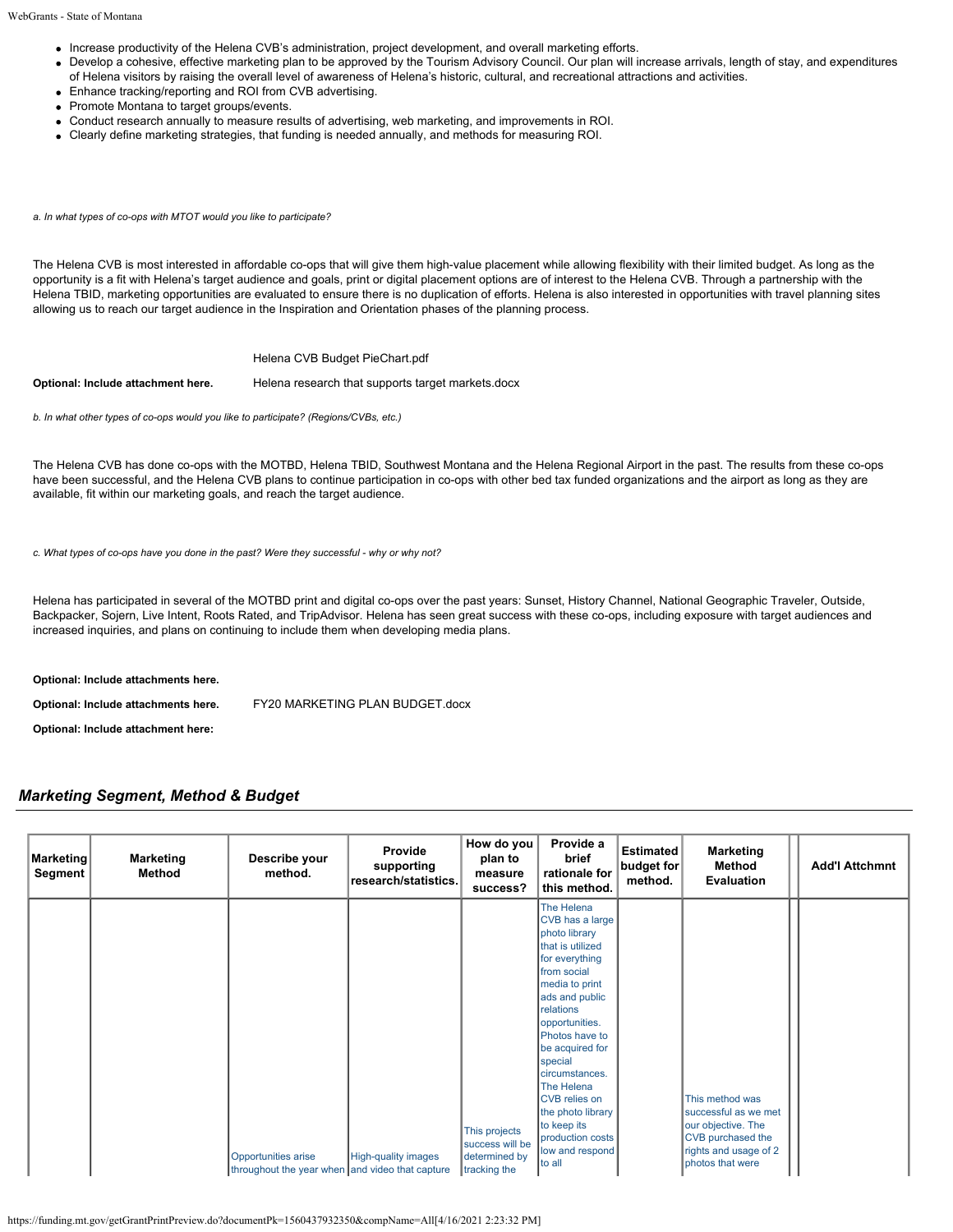| Consumer | Photo/Video Library               | specific<br>photography/videography<br>needs to be purchased to<br>create niche marketing<br>campaigns and fulfill<br>request from<br>publications, writers and<br>for online media.                                                                                                                                                                                                                | events, activities,<br>attractions and the spirit of the<br>of Helena make<br>Helena's marketing<br>efforts more powerful by public relations,<br>showing what there is<br>to experience in<br>Montana's Capital City.                                                                                                                                                                                          | amount of use<br>photographs<br>and video for<br>marketing,<br>website and<br>social media<br>efforts by the<br>Helena CVB.                                                                                                                                                                                                                                               | promotional<br>opportunities<br>with high-quality<br>images. The<br><b>CVB</b> recognizes<br>the availability<br>of MTOT<br>photography as<br>well as the<br>availability of<br>area<br>photography.<br>Helena<br>produced three<br>:15 videos as a<br>part of the FY19<br>digital<br>campaign. In<br>FY20, the CVB<br>will be looking to<br>increase the<br>footage library<br>of Helena<br>events, activites<br>and attractions<br>that are truely<br>unique to<br>Helena.                                                                            | \$2,500.00  | added to our digital<br>library and we spent<br>under the budgeted<br>amount. We will<br>continue to use this<br>method in the future<br>as we plan on needing<br>more photoes and<br>videos for future<br>advertising. Digital<br>copies of the photo<br>assets are on file with<br>our organization.                                                                                                                                                                                                                                                                                                                                                                                                                                                     |                                                    |
|----------|-----------------------------------|-----------------------------------------------------------------------------------------------------------------------------------------------------------------------------------------------------------------------------------------------------------------------------------------------------------------------------------------------------------------------------------------------------|-----------------------------------------------------------------------------------------------------------------------------------------------------------------------------------------------------------------------------------------------------------------------------------------------------------------------------------------------------------------------------------------------------------------|---------------------------------------------------------------------------------------------------------------------------------------------------------------------------------------------------------------------------------------------------------------------------------------------------------------------------------------------------------------------------|---------------------------------------------------------------------------------------------------------------------------------------------------------------------------------------------------------------------------------------------------------------------------------------------------------------------------------------------------------------------------------------------------------------------------------------------------------------------------------------------------------------------------------------------------------|-------------|------------------------------------------------------------------------------------------------------------------------------------------------------------------------------------------------------------------------------------------------------------------------------------------------------------------------------------------------------------------------------------------------------------------------------------------------------------------------------------------------------------------------------------------------------------------------------------------------------------------------------------------------------------------------------------------------------------------------------------------------------------|----------------------------------------------------|
| Consumer | <b>Online/Digital Advertising</b> | As a primary component<br>of the FY20 marketing<br>plan, the Helena CVB will<br>develop an online<br>marketing campaign to<br>introduce and reinforce<br>Helena to the target<br>markets and as a method<br>of educating and<br>producing click-throughs<br>to the Helena website<br>from potential visitors.<br>Specific media vehicles<br>and timing will be<br>determined after July 1,<br>2019. | The trend of people<br>being inspired and<br>planning their travel<br>online is only increasing<br>as people receive their<br>information through<br>smartphones and<br>tablets. The FY 17/18<br>campaign saw<br>4,733,141 impressions<br>and 23,336 click-<br>throughs for an average<br>cost of \$2.14 per click.<br>The FY18/19 campaign<br>evaluation has begun<br>and will drive the<br>planning for FY20. | <b>Effectiveness of</b><br>this project will<br>be measured<br>by tracking<br>inquiries,<br>impressions,<br>clicks, and<br>click-through<br>rates<br>generated, and<br>by calculating<br>the cost per<br>thousand, per<br>click, and per<br>inquiry. The<br><b>Helena CVB</b><br>will also be<br>monitoring<br>usage statistics<br>from CVB's<br>website<br>Helenamt.com. | As more travel<br>planning is done<br>online, the<br><b>Helena CVB</b><br>would like to<br>take advantage<br>of the affordable<br>options<br>available to<br>reach potential<br>travelers. The<br>digital campaign<br>will be designed<br>to fit within our<br>geographic and<br>demographic<br>targets with<br>proven tactics<br>and strategicly<br>based emerging<br>opportunities.<br>The CVB will<br>also participate<br>in any co-op<br>opportunities<br>that fit with the<br>goals of the<br>marketing plan<br>through MOTBD<br>or third parties. | \$70,000.00 | As with many tourism<br>organizations, much of<br>the planned media<br>strategy was paused<br>or canceled in late<br><b>Spring/early Summer</b><br>due to the travel<br>restrictions associated<br>with COVID-19. Those<br>plan alterations are<br>noted in the attached<br>review. However, prior<br>to having to pause or<br>cancel our campaign,<br>we were still able to<br>generate 1.7 million<br>impressions and 5,086<br>clicks with a CTR of<br>.30% and a CPC of all<br>platforms of \$4.51.<br>These are all great<br>statistics and we will<br>continue to use thsi<br>markeitng method and<br>this method was<br>successful as we met<br>our objective. Copies<br>of digital ad examples<br>are attached and on<br>file at the Helena<br>CVB. | 20-HCV-7000 FY20<br>Media<br>PerformanceReport.pdf |
|          |                                   | The Helena CVB will<br>develop a consumer<br>marketing campaign as a Helena website and                                                                                                                                                                                                                                                                                                             | Helena has seen great<br>success in driving<br>inquiries and traffic to<br>the website with past<br>consumer marketing<br>campaigns. For FY18,<br>Helena's ads reached<br>876,000 people with a<br>cost per inquiry of<br>\$2.54. While the<br><b>Consumer Marketing</b><br>Plan was active, the                                                                                                                | Effectiveness of<br>this project will<br>be measured<br>by tracking<br>inquiries<br>generated and<br>by calculating<br>the cost per<br>inquiry. The<br><b>Helena CVB</b><br>will also be<br>monitoring<br>usage statistics<br>from the                                                                                                                                    | This campaign<br>will inspire<br>travelers to plan<br>a trip to Helena<br>through high-<br>quality images<br>and attention-<br>grabbing copy.<br>It will meet the<br>needs of<br>travelers by<br>educating them<br>about all Helena<br>offers, as well<br>as connecting<br>them to the<br>website or travel<br>planner, which<br>both contain trip<br>suggestions and<br>tools to help<br>with their<br>vacation<br>planning. The<br>campaign will                                                                                                      |             | The CVB advertised in<br>five magazines<br>including Parents<br>Magazine which was a<br>Joint Venture with the<br>Office of Tourism.<br>Circulation/Distribution                                                                                                                                                                                                                                                                                                                                                                                                                                                                                                                                                                                           |                                                    |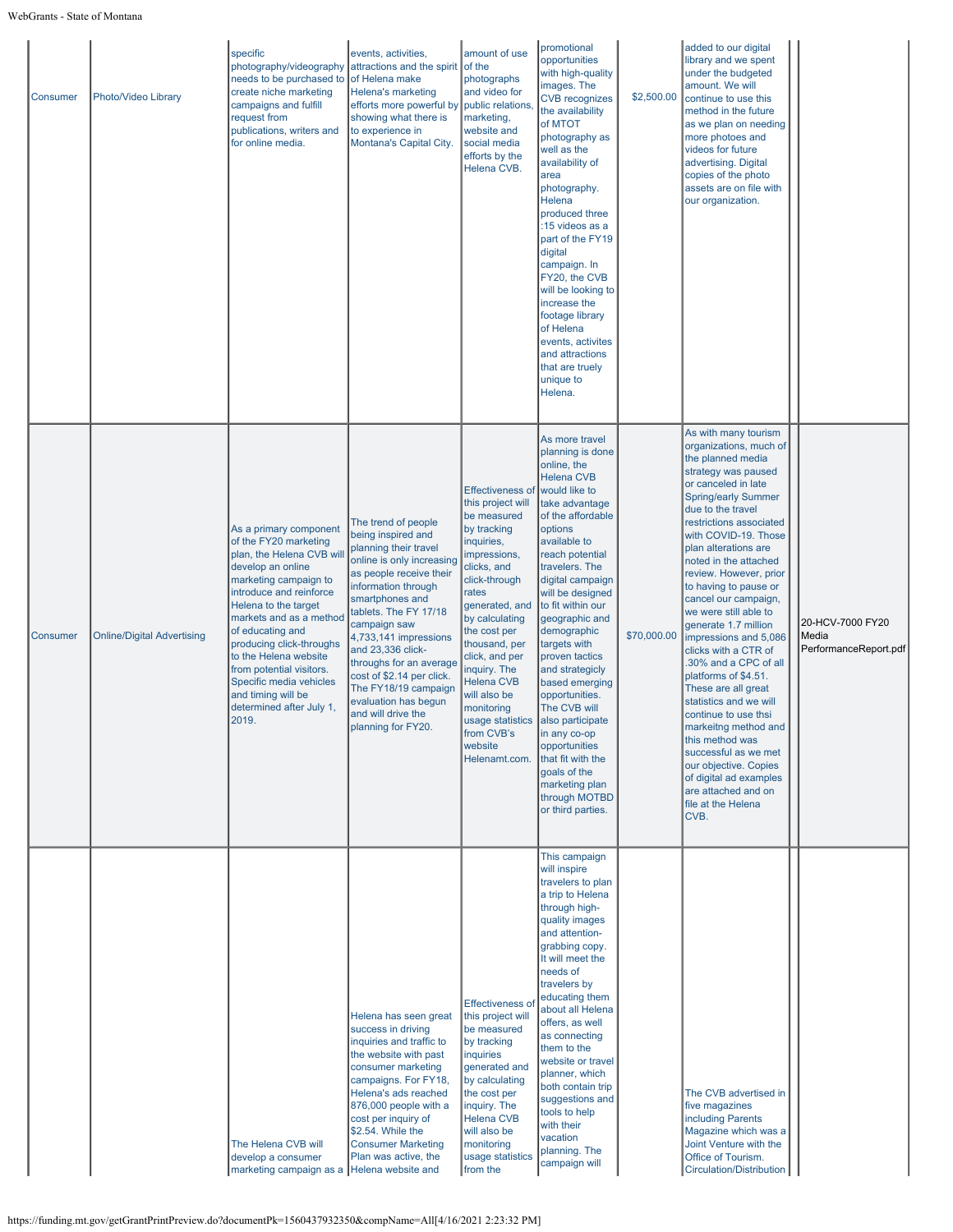| Consumer             | <b>Print Advertising</b> | method of building<br>awareness of Helena's<br>outdoor recreation<br>opportunities, arts and<br>culture, historical<br>attractions, special<br>events, and convenient<br>location between the<br>parks with our target<br>audiences.                                                                                                                                                                                                                                                         | 800 number also saw a<br>marked increase in<br>activity. While we are<br>doing less print<br>placement than<br>previous years, we do<br>find value in placing in<br>the Southwest Montana<br><b>Travel Planner and the</b><br><b>Parents Magazine</b><br>partnership opportunity<br>with MOTBD. At the<br>time of this planning<br>cycle we are still<br>monitoring the FY19<br>print media plan<br>elements will provide<br>final reporting once the<br>campaign is<br>completed. | website<br>Helenamt.com.<br>The Helena<br><b>CVB will</b><br>respond to<br>inquiries with<br>the Helena<br><b>Travel Planner</b><br>produced with<br>private sector<br>dollars. Our<br>objective is to<br>increase<br>inquiries by 5%<br>and increase<br>the number of<br>user sessions<br>by 10% per<br>year on the<br><b>Helena CVB</b><br>website. | also produce<br>inquiries from<br>potential<br>vacation<br>travelers<br>through the<br>inclusion of the<br>Helena 800<br>number and<br>website on<br>materials, as<br>well as reader<br>service when<br>available. The<br>campaign will<br>be designed to<br>fit within our<br>geographic and<br>demographic<br>targets. In order<br>to increase<br>effectiveness of<br>the consumer<br>marketing<br>campaign,<br>editorial<br>calendars will<br>be evaluated to<br>find stories<br>related to<br>Helena's identity<br>and travel<br>product.                                                                                                                                                        | \$18,000.00 | of our ad was<br>8,607,200 magazines.<br>The CVB received<br>10,441 inquiries at a<br>CPI of just \$1.45. This<br>was a very successful<br>campaign and we will<br>continue to use this<br>marketing method in<br>the future. Copy of<br>ads appearing in the<br>print publications are<br>attached and on file<br>with the Helena CVB.                                                                                                                                                                                                                                                                                                                                                                                                                                                                                                                                                                                                           | FY20 Helena CVB<br>Final Print Inquiry<br>Report.xls |
|----------------------|--------------------------|----------------------------------------------------------------------------------------------------------------------------------------------------------------------------------------------------------------------------------------------------------------------------------------------------------------------------------------------------------------------------------------------------------------------------------------------------------------------------------------------|------------------------------------------------------------------------------------------------------------------------------------------------------------------------------------------------------------------------------------------------------------------------------------------------------------------------------------------------------------------------------------------------------------------------------------------------------------------------------------|-------------------------------------------------------------------------------------------------------------------------------------------------------------------------------------------------------------------------------------------------------------------------------------------------------------------------------------------------------|------------------------------------------------------------------------------------------------------------------------------------------------------------------------------------------------------------------------------------------------------------------------------------------------------------------------------------------------------------------------------------------------------------------------------------------------------------------------------------------------------------------------------------------------------------------------------------------------------------------------------------------------------------------------------------------------------|-------------|---------------------------------------------------------------------------------------------------------------------------------------------------------------------------------------------------------------------------------------------------------------------------------------------------------------------------------------------------------------------------------------------------------------------------------------------------------------------------------------------------------------------------------------------------------------------------------------------------------------------------------------------------------------------------------------------------------------------------------------------------------------------------------------------------------------------------------------------------------------------------------------------------------------------------------------------------|------------------------------------------------------|
| Marketing<br>Support | <b>Printed Material</b>  | Helena prints a tear-off<br>map that gives travelers<br>information about how to<br>get around Helena and<br>easy ways to find various<br>landmarks and<br>attractions.<br>We also print a local<br>dining guide to give<br>travelers a "at a glance"<br>list of the various places<br>for dining in Helena.<br>A local printer that has<br>previously printed the<br>maps and guide will be<br>used, thus avoiding<br>additional costs such as<br>set-up fees charged by<br>other printers. | Each year, businesses<br>run out of the tear-off<br>maps because they are<br>so useful to visitors.<br>The maps are helpful<br>when local businesses<br>are giving directions or<br>recommending places<br>to visit in Helena. We<br>have had many<br>requests for the dining<br>guide and expect to use them.<br>all of the guides that are<br>printed.                                                                                                                           | Success of this<br>project is based<br>on how many<br>maps and<br>quides are<br>given out and<br>feedback from<br>the businesses<br>that have                                                                                                                                                                                                         | Helena can be a<br>tricky city for<br>visitors to<br>navigate, even<br>with GPS, and<br>they may be<br>unfamiliar with<br>Helena's can't-<br>miss attractions.<br>The tear-off<br>map is given to<br>local businesses<br>such as hotels,<br>museums, and<br>other tourist<br>locations to be<br>handed out to<br>travelers and<br>those who need<br>help finding their<br>way around<br>Helena. This not<br>only increases<br>visitors'<br>awareness of all<br>Helena has to<br>offer but makes<br>their experience<br>stress-free. We<br>will also print a<br>comprehensive<br>dining guide that<br>will be<br>distributed<br>through the<br>Helena<br>Chamber, local<br>attractions and<br>hotels. | \$3,300.00  | The dining guide was<br>placed and distributed<br>in 20 local hotels as<br>well as the Chamber<br>and Airport Visitors<br>Centers and the Visit<br>Helena offices. The<br>CVB printed 2500<br>guides and all of the<br>guides have been<br>distributed.<br>Approximately 95% of<br>the guides have been<br>taken by guests and<br>visitors. The feedback<br>that we received from<br>the visitors centers<br>and hoteliers<br>continues to be very<br>positive. This has<br>been a successful<br>strategy and a<br>worthwhile project and<br>we will continue to use<br>this marketing<br>method. A copy of the<br>Dining Guide is<br>attached and on file a<br>the Helena CVB. The<br>CVB did not reprint<br>the tear off map as we<br>have several of the<br>maps still available.<br>The CVB is working<br>with DHI and the<br>Helena TBID to<br>produce a more<br>current and updated<br>map and will complete<br>this project in FY<br>2021. | Helena CVB Dining<br>Guide.pdf                       |
|                      |                          |                                                                                                                                                                                                                                                                                                                                                                                                                                                                                              |                                                                                                                                                                                                                                                                                                                                                                                                                                                                                    | <b>These funds</b><br>are used to                                                                                                                                                                                                                                                                                                                     | It is important to<br>attend these                                                                                                                                                                                                                                                                                                                                                                                                                                                                                                                                                                                                                                                                   |             | Although the Helena<br>CVB did not incur any<br>expenses with this<br>method as the<br>meetings were held in<br>Helena or via zoom<br>due to the Covid-19<br>pandemic, this was<br>still a very valuable<br>method. The annual                                                                                                                                                                                                                                                                                                                                                                                                                                                                                                                                                                                                                                                                                                                    |                                                      |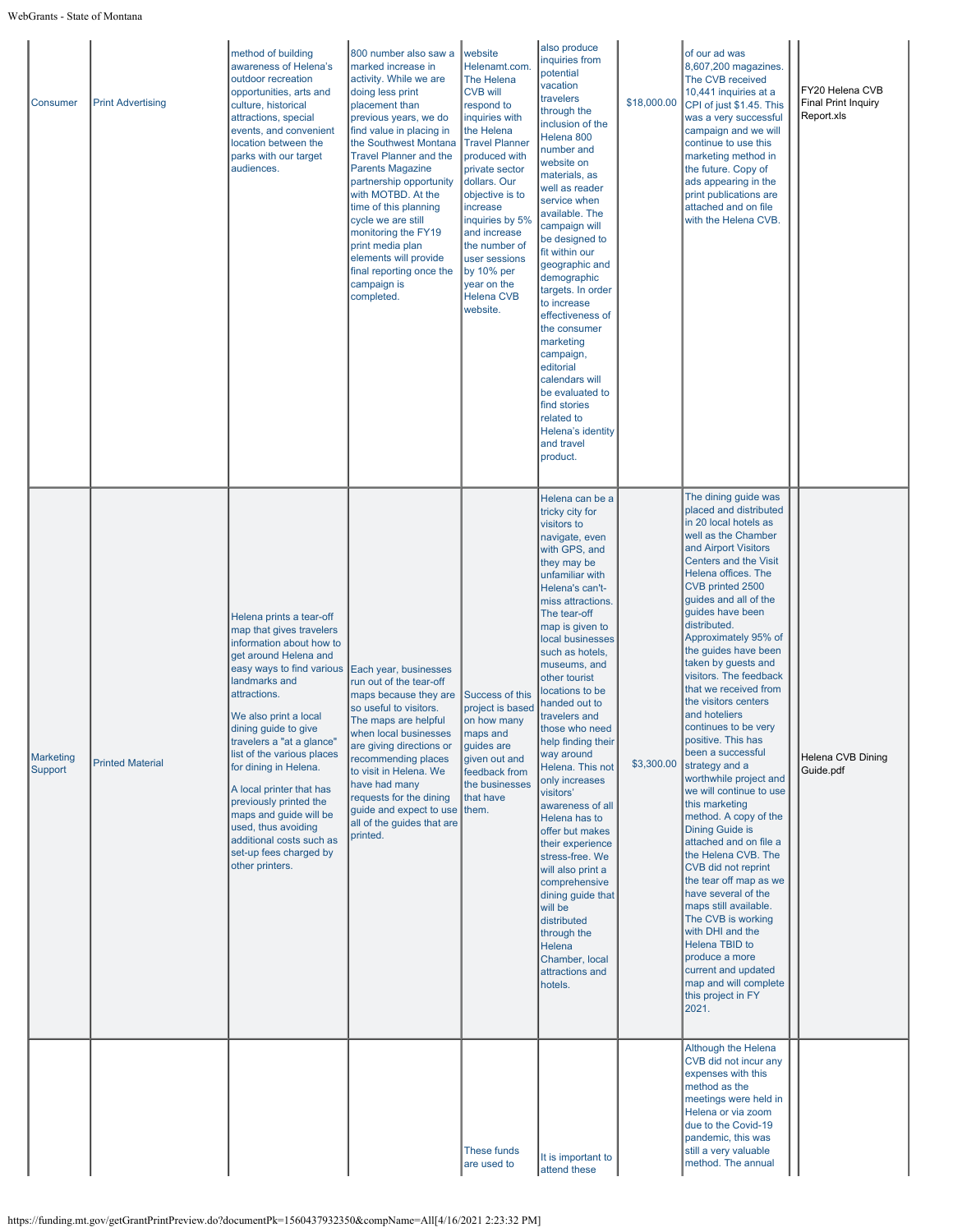| Marketing<br>Support        | <b>TAC/Governor's Conference</b><br>meetings | These funds will be used<br>to attend TAC Meetings,<br>the Governor's<br><b>Conference on Tourism</b><br>and any meetings<br>required by the TAC.                                                             | By statute, the<br>executive director or<br>representative is<br>required to attend all<br>virtual and in-person<br>TAC meetings and the<br>annual Governor's<br><b>Conference on Tourism</b><br>and Recreation. The<br>executive director will<br>have the opportunity to<br>take away information<br>and best practices to to<br>incorporate into future<br>marketing endeavors. | attend TAC<br>meetings and<br>the annual<br>Governor's<br>Conference on<br><b>Tourism and</b><br>any other<br>meetings<br>deemed<br>necessary by<br>the MOTBD &<br><b>TAC. Success</b><br>will be<br>measured by<br>the key take<br>aways<br>presented at<br>these meetings<br>and<br>incorporating<br>them into<br>marketing<br>projects. | meetings to see<br>what other<br>tourism entities<br>as well as the<br><b>MTOBD</b> are<br>doing in their<br>marketing<br>efforts. Items<br>such as Joint<br><b>Ventures and</b><br>other<br>opportunities to<br>participate in<br>nationwide<br>marketing are<br>discussed and<br>this is a great<br>opportunity to<br>network with<br>peers from<br>around the<br>state. | \$1,250.00  | Governors<br>Conference on<br>Tourism was also<br>cancelled due to<br>Covid. The executive<br>director attended all<br>TAC meetings and in<br>additon the director<br>reported back to the<br>board of directors<br>during monthly<br>meetings that were<br>held. Several relevant<br>items were brought<br>forward and at least a<br>half a dozen items that<br>included detailed<br>information and<br>resources to improve<br>our marketing and<br>advertising. TAC<br>meetings provided<br>valuable information<br>and training needed<br>while dealing with the<br>current health crisis<br>and the effect that this<br>has had on travel and<br>tourism. We will<br>continue to use this<br>method in the future.                                                                                                                                                                                                                         |  |
|-----------------------------|----------------------------------------------|---------------------------------------------------------------------------------------------------------------------------------------------------------------------------------------------------------------|------------------------------------------------------------------------------------------------------------------------------------------------------------------------------------------------------------------------------------------------------------------------------------------------------------------------------------------------------------------------------------|--------------------------------------------------------------------------------------------------------------------------------------------------------------------------------------------------------------------------------------------------------------------------------------------------------------------------------------------|----------------------------------------------------------------------------------------------------------------------------------------------------------------------------------------------------------------------------------------------------------------------------------------------------------------------------------------------------------------------------|-------------|-------------------------------------------------------------------------------------------------------------------------------------------------------------------------------------------------------------------------------------------------------------------------------------------------------------------------------------------------------------------------------------------------------------------------------------------------------------------------------------------------------------------------------------------------------------------------------------------------------------------------------------------------------------------------------------------------------------------------------------------------------------------------------------------------------------------------------------------------------------------------------------------------------------------------------------------------|--|
| <b>Marketing</b><br>Support | Administration                               | The Director is<br>responsible for carrying<br>out the Marketing Plan<br>and Budget of the CVB<br>and ensuring that the<br>rules and regulations<br>set forth by the TAC<br>are followed and<br>administered. | This is an<br>operational method<br>employed by the<br>organization in<br>order to adhere to<br>the state statute and<br>governing rules and<br>regulations.                                                                                                                                                                                                                       | <b>Success will</b><br>be measured<br>by a<br>succesfull<br>annual audit<br>performed by<br>the Mt Office<br>of Tourism.                                                                                                                                                                                                                   | <b>Administration</b><br><b>Funds are</b><br>used for<br>personnel,<br>office supplies<br>and other<br>basice needs<br>to support an<br>office.                                                                                                                                                                                                                            | \$27,300.00 | The CVB has used<br><b>Administration funds</b><br>every year since<br>becoming a CVB.<br>While it may not be<br>directly supported by<br>specific research, past<br>experience has<br>demonstrated that the<br>organization's<br>operations and<br>successful marketing<br>relies on<br>administrative funds.<br>Often the<br><b>Administration funds</b><br>budget is added to or<br>combined with other<br>administrative funds<br>provided by the joint<br>operation of a CVB,<br>Chamber of<br>Commerce, TBID, or<br>other. Without these<br>funds it may not be<br>economical or feasible<br>to have permanent<br>staff administering the<br>CVB. A total of<br>\$23,907.79 was spent,<br>which is 20% of the<br>total marketing<br>budget. We were<br>successful in meeting<br>our overall objective of<br>staying within the<br>allowable 20% for the<br>Administration budget.<br>We will continue to<br>use this marketing<br>method. |  |
|                             |                                              | The Helena CVB would<br>like to assign a project<br>and budget for Joint<br>Ventures that may occur                                                                                                           | Joint Ventures that<br>have come up during                                                                                                                                                                                                                                                                                                                                         | <b>Metrics</b> for<br>success will be<br>determined                                                                                                                                                                                                                                                                                        | <b>Joint Ventures</b><br>will allow the<br>Helena CVB to<br>be prepared if                                                                                                                                                                                                                                                                                                 |             | The CVB advertised in<br>five magazines<br>including Parents<br>Magazine which was a<br>Joint Venture with the<br>Office of Tourism.<br>Circulation/Distribution<br>of our ad was<br>8,607,200 magazines.<br>The CVB received<br>10,441 inquiries at a<br>CPI of just \$1.45. This                                                                                                                                                                                                                                                                                                                                                                                                                                                                                                                                                                                                                                                              |  |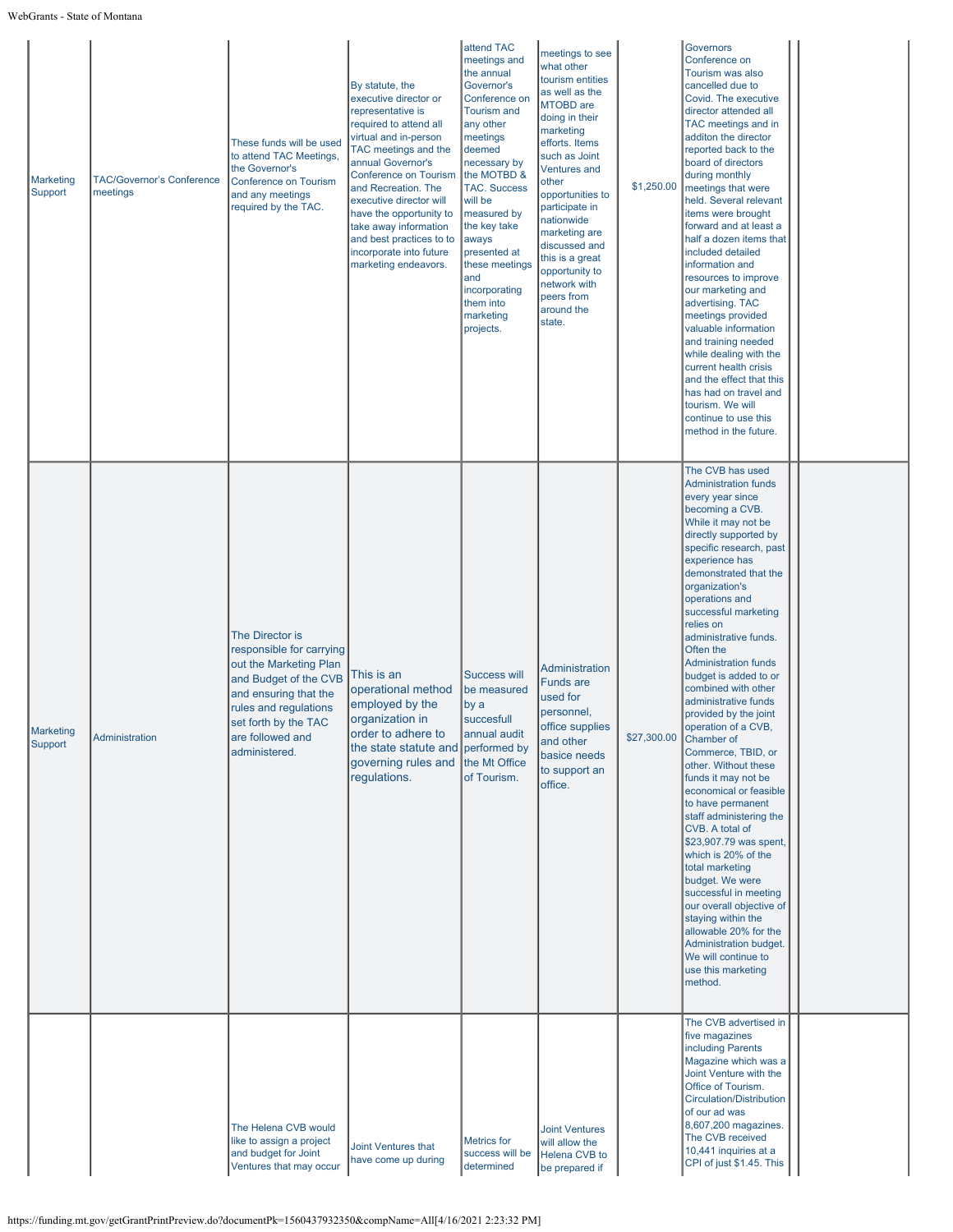| <b>Marketing</b><br>Support | <b>Joint Ventures</b>                    | during the FY20<br>marketing year. When<br>Joint Ventures arise, the<br>CVB will submit details of<br>the project to the TAC.                                                                                                                                                                                                                                                                                                                                                                                                                                                                                                                          | the year have provided<br>Helena considerable<br>press and earned<br>media in the past.                                                                                                                                                                                                                                                       | when a Joint<br>Venture project<br>is submitted to<br>the TAC.                                                                                                                                                                                   | <b>Joint Venture</b><br>opportunities<br>arise in FY20.                                                                                                                                                                                                                                                                                                                                                                                                                                                     | \$1,000.00 | was a very successful<br>campaign and we will<br>continue to use this<br>marketing method in<br>the future. All of the<br>funds set aside for this<br>method were used<br>and the balance came<br>out of the Print<br>Advertising segment.                                                                                                                                                                                                                                                                                                                                                                                                                                                                                                 |                                |
|-----------------------------|------------------------------------------|--------------------------------------------------------------------------------------------------------------------------------------------------------------------------------------------------------------------------------------------------------------------------------------------------------------------------------------------------------------------------------------------------------------------------------------------------------------------------------------------------------------------------------------------------------------------------------------------------------------------------------------------------------|-----------------------------------------------------------------------------------------------------------------------------------------------------------------------------------------------------------------------------------------------------------------------------------------------------------------------------------------------|--------------------------------------------------------------------------------------------------------------------------------------------------------------------------------------------------------------------------------------------------|-------------------------------------------------------------------------------------------------------------------------------------------------------------------------------------------------------------------------------------------------------------------------------------------------------------------------------------------------------------------------------------------------------------------------------------------------------------------------------------------------------------|------------|--------------------------------------------------------------------------------------------------------------------------------------------------------------------------------------------------------------------------------------------------------------------------------------------------------------------------------------------------------------------------------------------------------------------------------------------------------------------------------------------------------------------------------------------------------------------------------------------------------------------------------------------------------------------------------------------------------------------------------------------|--------------------------------|
| <b>Marketing</b><br>Support | Fulfillment/Telemarketing/Call<br>Center | The Helena Chamber<br>of Commerce will<br>produce and print a<br>vacation guide that will<br>be used as a fulfillment<br>piece for the Helena<br>CVB. In 2019, the<br>Chamber increased the available for those<br>number of guides<br>printed from 20,000 in<br>2018 to 25,000.                                                                                                                                                                                                                                                                                                                                                                       | A study done by ITRR of guides<br>in 2016 showed that<br>25% of travelers use<br>brochure information<br>racks. Our goal will<br>be to have the Helena advertising by<br><b>Visitors guides</b><br>looking for a hard<br>copy of tourist<br>information.                                                                                      | <b>Success will</b><br>be measured<br>by the number<br>distributed<br>and given out<br>both locally<br>and due to<br>the CVB. This<br>will also allow<br>us to evaluate<br>which states<br>are requesting<br>the most<br>visitor<br>information. | The Helena<br><b>CVB</b><br>distributes our<br>travel guide to<br>local<br>businesses<br>including<br>hotels,<br>restaurants<br>and tourist<br>attractions.<br>The guide is<br>also mailed out<br>to anyone who<br>requests<br>tourist<br>information<br>through the<br>Helena<br>Chamber/CVB.<br>The CVB<br>advertises in<br>various<br>magazines as<br>well as digital<br>online<br>advertising.<br>Leads for<br>tourist<br>information are<br>received and<br>fulfilled by the<br>Helena<br>Chamber/CVB. | \$4,500.00 | The CVB distributed<br>and mailed out to<br>requests all 25,000<br>guides printed. We<br>also met our goal of<br>mailing out the<br>fulfillment piece in a<br>timely fashion by<br>responding to all<br>requests in less than 2<br>weeks. This was a<br>successful strategy<br>and we will continue to<br>use this marketing<br>method in the future.                                                                                                                                                                                                                                                                                                                                                                                      |                                |
| <b>Marketing</b><br>Support | <b>Opportunity Marketing</b>             | An opportunity was<br>identified and funds were<br>spent to attend the<br><b>Montana Airlines</b><br>Rendevous held in Big<br>Sky in September 2019.<br>The objective was to<br>learn about the<br>possibilites of increasing<br>flights form carriers<br>currently not in our<br>market and growth from<br>those that currently<br>service our market and to<br>gain resources and<br>establish contacts. The<br>success was measured<br>by attendance by the<br><b>Executive Director of the</b><br>CVB and key staff from<br>the Airport as well as<br>other other supporting<br>entities and building<br>relationships with airline<br>executives. | By meeting in person<br>with prospective airlines<br>relationships will be<br>established so that<br>when an opportunity is<br>made available to<br>increase or add air<br>services, Helena will be<br>involved in the<br>discussion. These<br>relationships are critical<br>when it comes to<br>increasing air services<br>to our community. | Success will be<br>measured by<br>Ithe<br>opportunities<br>presented to<br>increase air<br>service in the<br>Helena market.                                                                                                                      | <b>Relationships</b><br>were built and<br>Helena is<br>currently<br>working with<br>American<br>Airlines to<br>expand Helena<br><b>Air Service</b><br>options between<br><b>Helena</b> and<br>Phoenix<br>Arizona.                                                                                                                                                                                                                                                                                           | \$3,100.00 | The objectives were<br>met as relationships<br>with airline industry<br>officials were<br>established. The<br>delegation included<br>both the airport<br>executive director and<br>assistant director and<br>the director of (MBAC)<br><b>Montana Business</b><br>Assistance<br>Connection. We were<br>able to meet with<br>executives from 8<br>different airlines and<br>discuss possible<br>increased airline<br>service in the Helena<br>market. The<br>relationships<br>established with these<br>executives will help in<br>future discussions<br>regarding increased<br>air service. This<br>method will be used<br>again as it is an<br>efficient and effective<br>means of adapting the<br>marketing plan to take<br>advantage of | 2019 Airline<br>Rendezvous.pdf |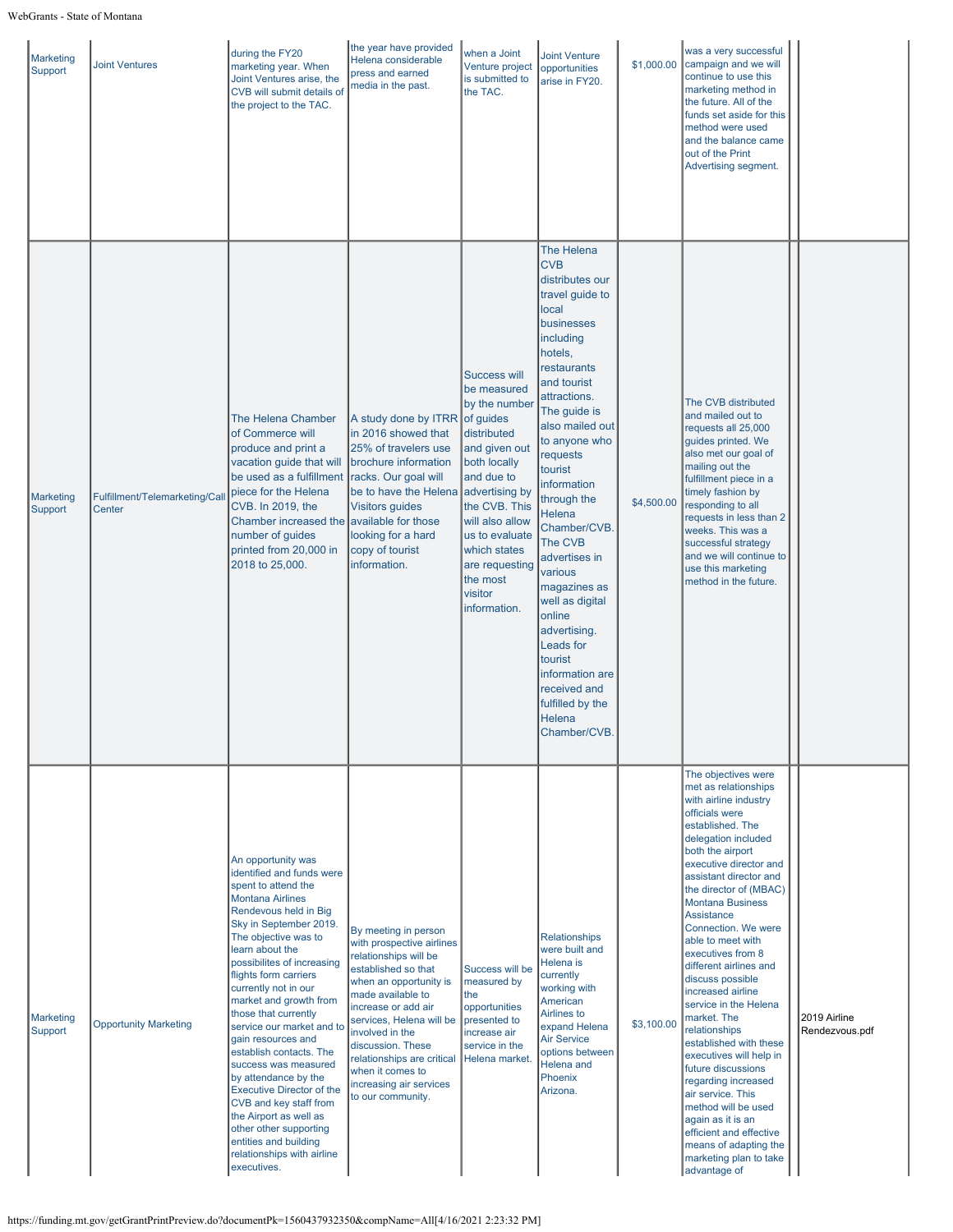|                             |                                   |                                                                                                                                                                                                                                                                                                                                                                                                                                                                                                       |                                                                                                                                                                                                                                                                                                                                                                        |                                                                                                                                                                                                                                                                                                                                                                                  |                                                                                                                                                                                                                                                                                                                                                                                                                                                                                                                          |              | opportunities unknown<br>at the time of initial<br>planning.                                                                                                                                                                                                                                                                                                                                                                                                                                                                                                                                                                                                                                                                                                                                                                     |                                    |
|-----------------------------|-----------------------------------|-------------------------------------------------------------------------------------------------------------------------------------------------------------------------------------------------------------------------------------------------------------------------------------------------------------------------------------------------------------------------------------------------------------------------------------------------------------------------------------------------------|------------------------------------------------------------------------------------------------------------------------------------------------------------------------------------------------------------------------------------------------------------------------------------------------------------------------------------------------------------------------|----------------------------------------------------------------------------------------------------------------------------------------------------------------------------------------------------------------------------------------------------------------------------------------------------------------------------------------------------------------------------------|--------------------------------------------------------------------------------------------------------------------------------------------------------------------------------------------------------------------------------------------------------------------------------------------------------------------------------------------------------------------------------------------------------------------------------------------------------------------------------------------------------------------------|--------------|----------------------------------------------------------------------------------------------------------------------------------------------------------------------------------------------------------------------------------------------------------------------------------------------------------------------------------------------------------------------------------------------------------------------------------------------------------------------------------------------------------------------------------------------------------------------------------------------------------------------------------------------------------------------------------------------------------------------------------------------------------------------------------------------------------------------------------|------------------------------------|
| <b>Marketing</b><br>Support | <b>Marketing Plan Development</b> | The Helena CVB<br>annually revisits its<br>marketing position and<br>works to develop a<br>strong, focused<br>marketing plan. This<br>project encompasses the<br>marketing support<br>provided by Wendt in the<br>form of preparation for,<br>and the subsequent<br>development and writing<br>of, the FY21 Marketing<br>Plan for submission to<br>the Tourism Advisory<br>Council. Also included in<br>this cost is any materials<br>needed for the<br>presentation of the<br>marketing plan to TAC. | The Helena CVB has<br>seen success in<br>planning and executing<br>marketing tactics that<br>reach the goals and<br>objectives set forth by<br>TAC and the CVB<br>Council. A marketing<br>plan also allows us to<br>set up metrics to<br>measure the tactics and<br>compare year to year<br>allowing us to fine tune<br>what is successful and<br>what has not worked. | <b>Our success</b><br>will be<br>measured in<br>reaching and<br>exceeding the<br>objectives set<br>forth in the<br>FY20 marketing<br>plan, including<br>increasing<br>inquiries and<br>increasing<br>overnight stays<br>among those<br>already<br>traveling to<br>Montana.                                                                                                       | Our overall<br>objective is to<br>develop a<br>cohesive,<br>effective<br>marketing plan<br>to be approved<br>by the Tourism<br><b>Advisory</b><br>Council. Our<br>plan will<br>increase<br>arrivals, length<br>of stay, and<br>expenditures of<br><b>Helena visitors</b><br>by raising the<br>overall level of<br>awareness of<br>Helena's<br>historic, cultural,<br>and recreational<br>attractions and<br>activities. All<br>tactics will<br>address the<br>travel decision<br>process.                                | \$3,000.00   | Wendt is our agency<br>of record. They are<br>contracted to perform<br>marketing plan<br>development,<br>research, creative<br>design services,<br>media/ad placement<br>and results tracking<br>and reporting. These<br>necesssary services<br>are beyond the scope<br>of the CVB staff and<br>resources and are<br>best accomplished by<br>an ad agency. Wendt<br>performed all services<br>per contract in FY20<br>and were paid by<br>invoice (see attached).<br>The services provided<br>by Wendt ensured that<br>our objective of<br>creating and executing<br>a strategic marketing<br>plan in compliance<br>with statute and<br>guidelines was met in<br>a timely manner. The<br>method was<br>successful and will be<br>used again to build<br>upon existing<br>marketing strategies<br>and future plan<br>development. | FY19-20 Wendt Invoice<br>Recap.pdf |
| Marketing<br>Support        | <b>Research</b>                   | <b>Smith Travel Research</b><br>produces a monthly "Star The Smith Travel<br>Report." This report is the<br>hotel industry standard of<br>benchmarking and<br>provides useful data such opportunities in the<br>as occupancy, demand,<br>revpar and supply to the<br>Helena CVB.                                                                                                                                                                                                                      | Report provides the<br>research necessary to<br>see trends and<br>lodging industry and<br>across Montana.                                                                                                                                                                                                                                                              | this project will<br>be measured<br>as we track<br>trends in<br>occupancy and<br>revenue<br>collected by<br>local hotels.<br>From that we<br>will be able to<br>see the impact<br>we are making<br>with our<br>advertising<br>dollars. This<br>information will<br>be distributed<br>to the<br>hotel/motel<br>association and<br>other entities<br>interested in<br>information. | With this report<br>Effectiveness of the Helena CVB<br>will be able to<br>see fluctuations<br>in occupancy<br>and demand<br>while deciding<br>what months<br>and seasons the<br>CVB may need<br>to market<br>differently. This<br>research will not<br>only provide us<br>with a<br>benchmark for<br>success in our<br>sales efforts, but<br>will be a<br>destination<br>management<br>tool as we look<br>at the quantity<br>of rooms and<br>evaluate our<br>occupancies in<br>our high, low<br>and shoulder<br>seasons. | \$2,400.00   | This is the 14th eyar<br>that the Helena CVB<br>has purchased the<br><b>Smith Travel</b><br>Research Report. This<br>report has been very<br>valuable to the CVB<br>and to all of our local<br>partners. Due to the<br>Pandemic, this year<br>was a critical time to<br>konw where<br>occupancy and<br>revenue has been in<br>the past so that we<br>know the true impact<br>of Covid-19. Although<br>the Pandemic did not<br>begin until the last<br>quarter of the FY,<br>Occupancy was still<br>down 20% and<br>Revenue was down<br>22%. This is an<br>invaluable resource to<br>know where we have<br>been and to gauge<br>where we are going.<br>This was a very<br>succesful strategy and<br>we will continue to use<br>this marketing<br>method.                                                                          | June 2020 STR<br>Report.xls        |
|                             |                                   |                                                                                                                                                                                                                                                                                                                                                                                                                                                                                                       |                                                                                                                                                                                                                                                                                                                                                                        |                                                                                                                                                                                                                                                                                                                                                                                  |                                                                                                                                                                                                                                                                                                                                                                                                                                                                                                                          | \$136,350.00 |                                                                                                                                                                                                                                                                                                                                                                                                                                                                                                                                                                                                                                                                                                                                                                                                                                  |                                    |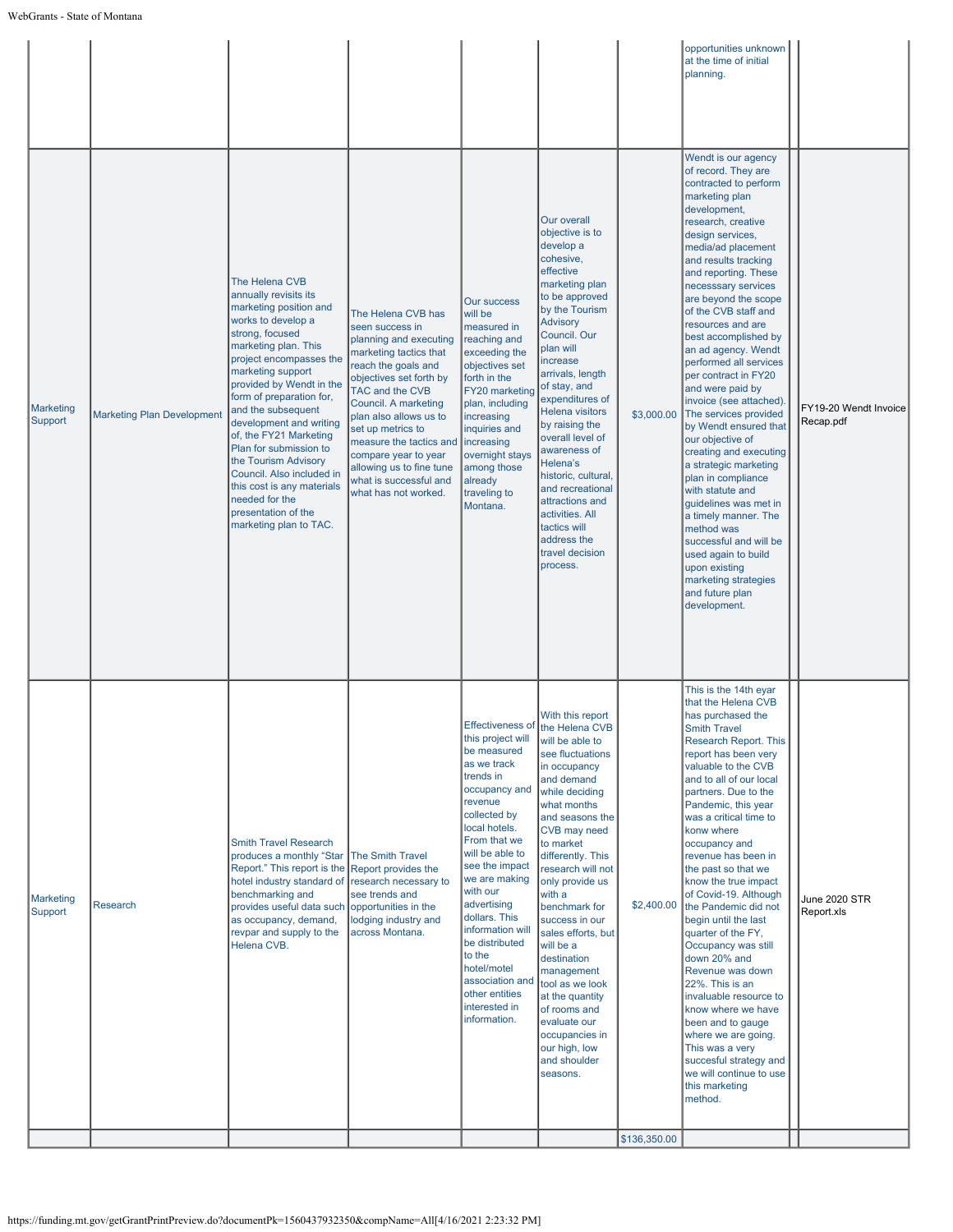# *Markething Method Evaluation Attachments*

| <b>Attachment 1</b>  | Helena CVB FY 2020 Budget vs Actual Pie Chart.pdf |
|----------------------|---------------------------------------------------|
| <b>Attachment 2</b>  | FY 2019-20 P&L Budget vs Actual.pdf               |
| <b>Attachment 3</b>  | Yellowstone Jrnl 2020 Ad.pdf                      |
| <b>Attachment 4</b>  | SW MT Travel Planner 2020.pdf                     |
| <b>Attachment 5</b>  | Parents Magazine April MOTBD Co-op.pdf            |
| Attachment 6         | BMW Owner News Apr2020.pdf                        |
| <b>Attachment 7</b>  | 2019 Craft Brew Ad.pdf                            |
| <b>Attachment 8</b>  |                                                   |
| <b>Attachment 9</b>  |                                                   |
| <b>Attachment 10</b> |                                                   |
|                      |                                                   |

# *Marketing Method Budget*

| <b>Marketing Segment</b> | <b>Marketing Method</b>                   | Bed tax funded budget | Non bed tax funded budget (optional) |
|--------------------------|-------------------------------------------|-----------------------|--------------------------------------|
| Consumer                 | <b>Print Advertising</b>                  | \$18,000.00           | \$0.00                               |
| Consumer                 | <b>Online/Digital Advertising</b>         | \$70,000.00           | \$0.00                               |
| Consumer                 | Photo/Video Library                       | \$2,500.00            | \$0.00                               |
|                          |                                           | \$90,500.00           | \$0.00                               |
| <b>Marketing Support</b> | <b>Printed Material</b>                   | \$3,300.00            | \$0.00                               |
| <b>Marketing Support</b> | Administration                            | \$27,300.00           | \$0.00                               |
| <b>Marketing Support</b> | <b>TAC/Governor's Conference meetings</b> | \$1,250.00            | \$0.00                               |
| <b>Marketing Support</b> | <b>Marketing Plan Development</b>         | \$3,000.00            | \$0.00                               |
| <b>Marketing Support</b> | Research                                  | \$2,400.00            | \$0.00                               |
| <b>Marketing Support</b> | <b>Opportunity Marketing</b>              | \$4,700.00            | \$0.00                               |
| <b>Marketing Support</b> | <b>Joint Ventures</b>                     | \$1,000.00            | \$0.00                               |
| <b>Marketing Support</b> | Fulfillment/Telemarketing/Call Center     | \$4,500.00            | \$0.00                               |
|                          |                                           | \$47,450.00           | \$0.00                               |
|                          |                                           | \$137,950.00          | \$0.00                               |

# *Miscellaneous Attachments*

**Description File Name File Size**

# *Reg/CVB Required Documents*

| <b>Description</b>                     | <b>File Name</b>                            | File Size |
|----------------------------------------|---------------------------------------------|-----------|
| Chamber Board CVB MP & Budget Approval | Chamber Board CVB MP & Budget Approval.docx | 14 KB     |
| Helena CVB Application                 | Helena CVB Application.pdf                  | 223 KB    |
| Helena CVB Cert of Compliance          | Helena CVB Cert of Compliance.pdf           | 296 KB    |
| Helena CVB Pledge of Understanding     | Helena CVB Pledge of Understanding.pdf      | 236 KB    |